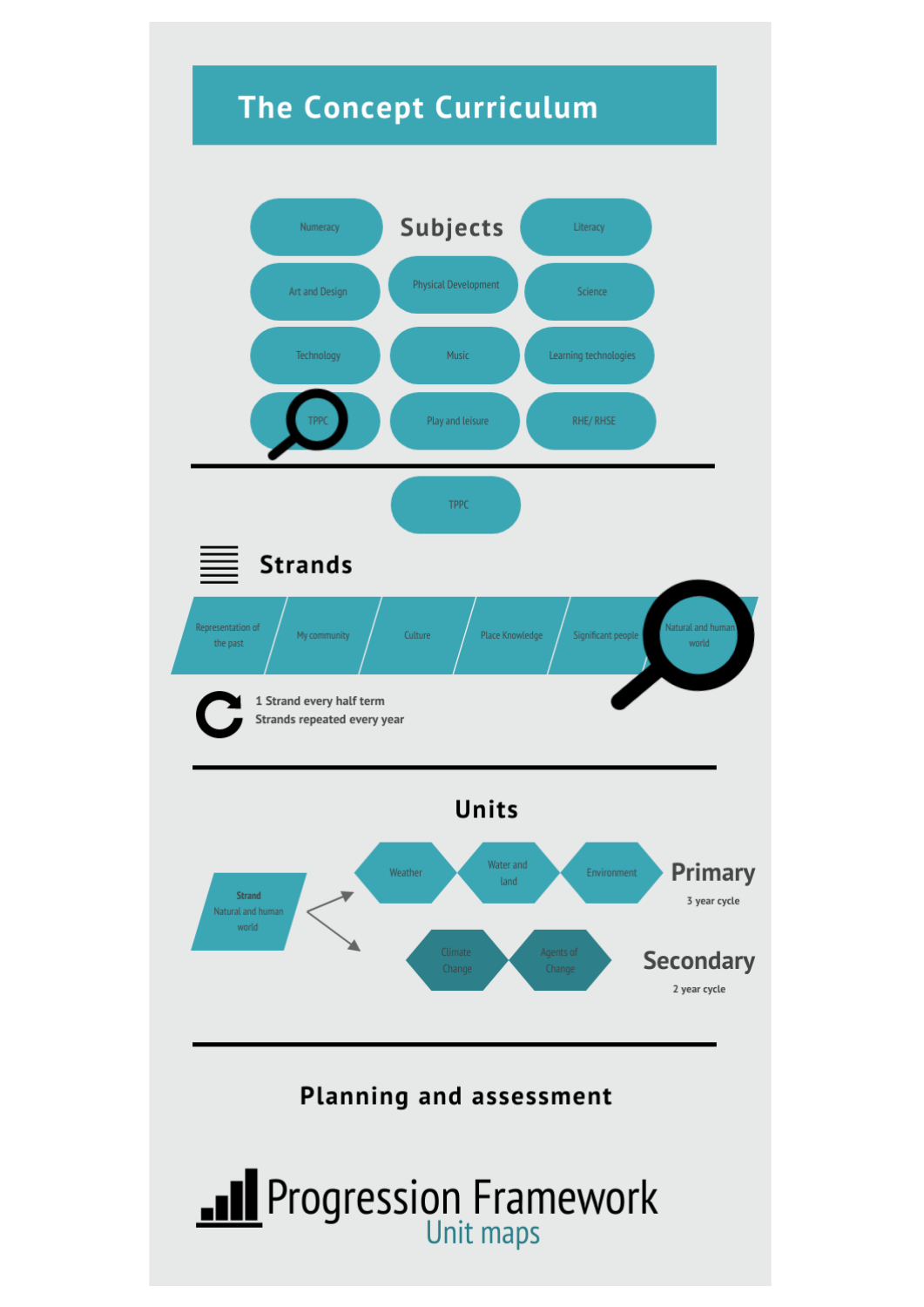## **The Concept Curriculum Strands**

畺

|                                                    | <b>AUTUMN</b>                                                           |                                      | <b>SPRING</b>                   |                             | <b>SUMMER</b>                                           |                            |  |
|----------------------------------------------------|-------------------------------------------------------------------------|--------------------------------------|---------------------------------|-----------------------------|---------------------------------------------------------|----------------------------|--|
| <b>Art &amp; Design</b>                            | <b>Experimentation</b>                                                  | Society                              | Culture                         | <b>Artists</b>              | Creativity                                              | <b>Style</b>               |  |
| Design &<br><b>Technology</b>                      | Investigating, designing, making, evaluating, using tools and equipment |                                      |                                 |                             |                                                         |                            |  |
| Learning<br><b>Technologies</b>                    | Access to<br>learning                                                   | <b>Access skills</b>                 | Online safety                   | <b>Digital literacy</b>     | Computer<br>science                                     | Creative<br>technology     |  |
|                                                    | Listening and Appraising, improvisation and Composition, Performing     |                                      |                                 |                             |                                                         |                            |  |
| <b>Music</b>                                       | <b>Dynamics</b>                                                         | Tempo                                | Use of<br>instruments           | Timbre and<br>texture       | <b>Duration</b>                                         | <b>Pitch</b>               |  |
| <b>Play and Leisure</b>                            | <b>Building and</b><br>construction                                     | <b>Exploring and</b><br>sensory play | Imagining                       | Social Play                 | Moving and<br>physical play                             | Team games                 |  |
| <b>Physical Education</b>                          | <b>Gymnastics</b>                                                       | Dance                                | Strengthening &<br>conditioning | Movement and<br>ball skills | <b>Athletics</b>                                        | Moving with<br>others      |  |
| Science                                            | Materials and their properties                                          |                                      | <b>Physical processes</b>       |                             | Life processes, living things and their<br>environments |                            |  |
| <b>Sex &amp; Relationships</b><br><b>Education</b> | Friends and<br>relationships                                            | Public and<br>private                | <b>Being safe</b>               | Growing up                  | Our changing<br>body                                    | <b>Healthy living</b>      |  |
| <b>Time, People, Places</b><br><b>Culture</b>      | Representation of<br>the past                                           | My community                         | Culture                         | Place<br>knowledge          | Significant<br>people                                   | Natural and<br>human world |  |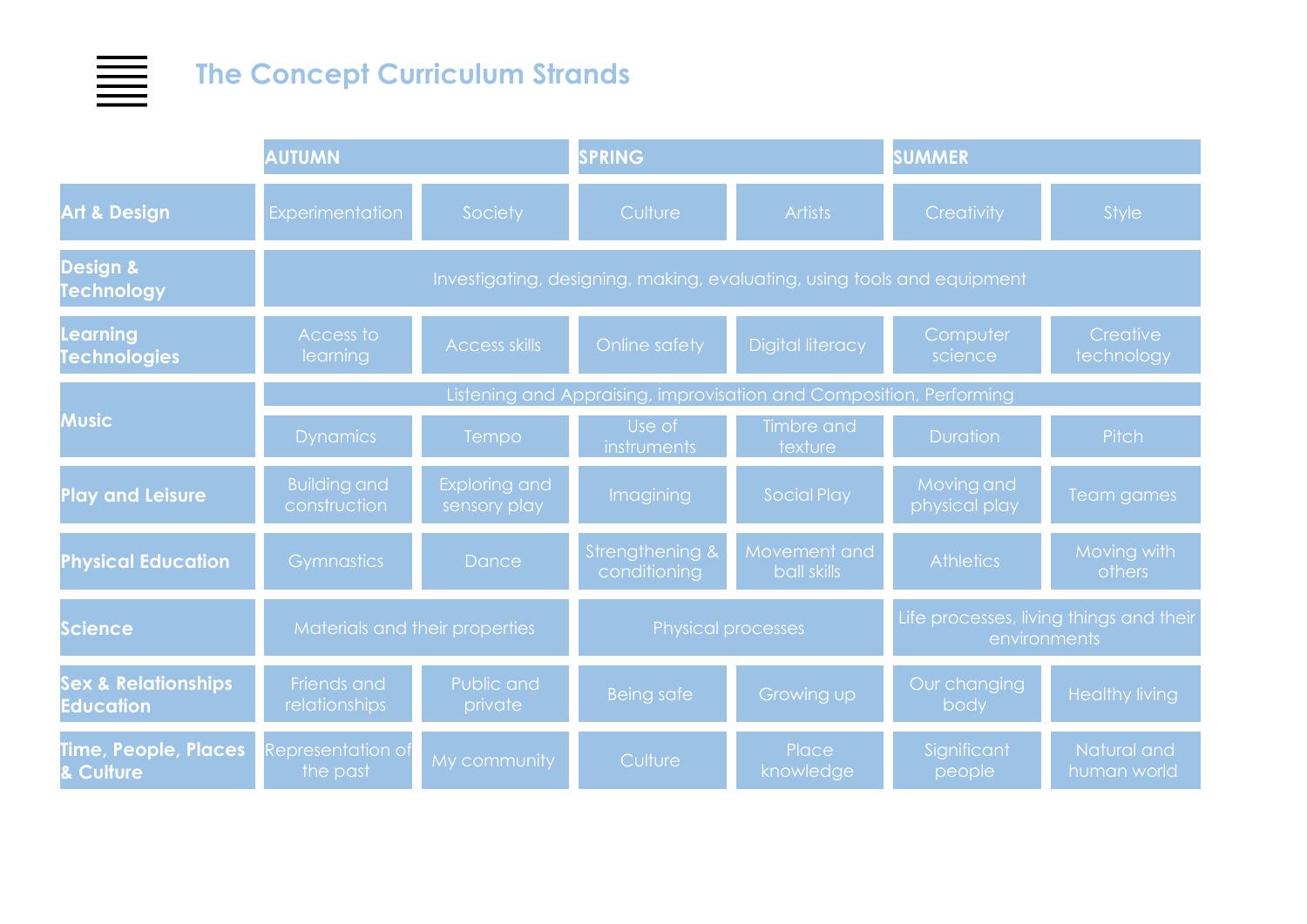## **Children working at Basic Concept and Applying Knowledge levels**

Curriculum coverage outlined above provides the focus areas of each subject, mapped across the school year. Each subject and focus area is broken down into units taught on a 3-year cycle in the primary phase and a 2-year cycle in the secondary phase. Subject specific learning is derived from the programme of study for each subject, which provides a progression framework, unit maps for each, both of which ensure well-sequenced learning.

| Science                                                                           |  | Design & Technology | Play & Leisure             | <b>Music</b>              | Art & Design          |  | <b>TPPC</b> |
|-----------------------------------------------------------------------------------|--|---------------------|----------------------------|---------------------------|-----------------------|--|-------------|
| Language and Literacy                                                             |  |                     | Numeracy & Problem Solving | Physical Development / PE | Learning Technologies |  |             |
| Essential Skills: Self Care Skills, Learning Skills, Social Skills, Communication |  |                     |                            |                           |                       |  |             |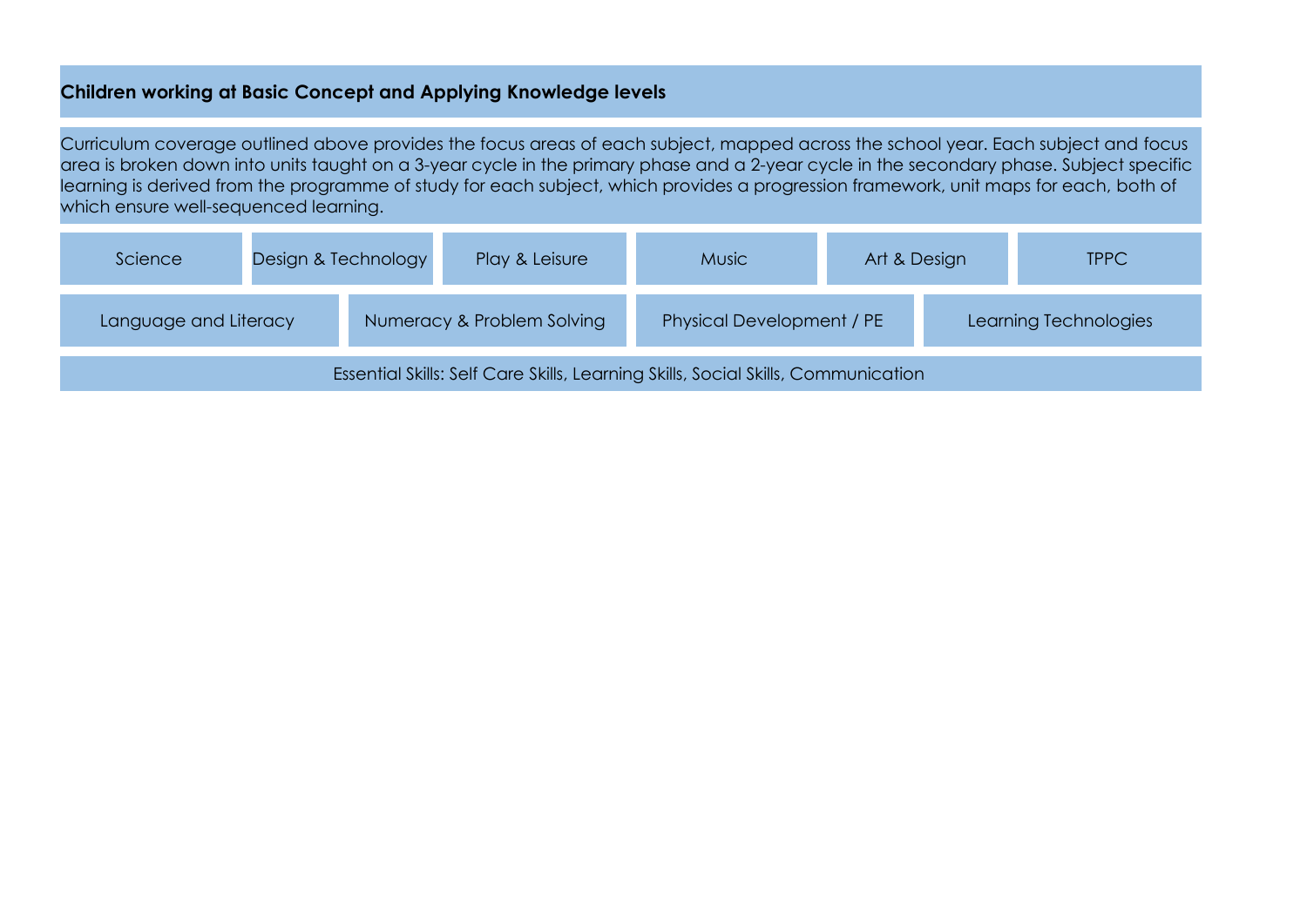

|                                                     | <b>AUTUMN</b>                     |                                    | <b>SPRING</b>                          |                             | <b>SUMMER</b>                 |                                   |
|-----------------------------------------------------|-----------------------------------|------------------------------------|----------------------------------------|-----------------------------|-------------------------------|-----------------------------------|
| <b>Art &amp; Design</b>                             | <b>Mosaics</b>                    | Cityscapes                         | Our community                          | Greta McMillan              | Patterns                      | Installation art                  |
| Design &<br><b>Technology</b>                       | How can I make It work?           |                                    | Ready, steady, cook                    |                             | Don't crack the egg!          |                                   |
| Learning<br><b>Technologies</b>                     | Numberologists                    | Personalised skills<br>progression | Draw, paint, print                     | Move it                     | What can you<br>see?          | How do I make it<br>work?         |
| <b>Music</b>                                        | Blow, bang,<br>pluck              | Percussive<br>power                | It's oh so quiet                       | Play me a<br>symphony       | Can you play<br>what I play   | Five notes                        |
| <b>Play and Leisure</b>                             | Build it up knock<br>it down      | Cause and<br>effect                | Let's dress up                         | Build a<br>story together   | Chase                         | Be a team                         |
| <b>Physical Education</b>                           | I am fluid, I am<br>agile         | Moving together                    | Body, balance, Pilates                 | Shoot to score              | Run, jump or<br>throw         | Duck and dive                     |
| <b>Science</b>                                      | Metals and non-<br>metals / rocks | States of matter                   | Light and colour                       | Forces                      | Animals                       | Plants                            |
| <b>Relationships and</b><br><b>Health Education</b> | What do you like<br>to do?        | Circle of trust                    | The green cross code                   | Let's talk PANTS<br>(NSPCC) | Healthy body,<br>Healthy mind | Breathe in,<br><b>Breathe out</b> |
| Time, People, Places<br>& Culture                   | Ancient<br>civilisations          | Living in<br>London                | Communities: their<br>beliefs & values | Places people live          | Important<br>people           | Water & land                      |